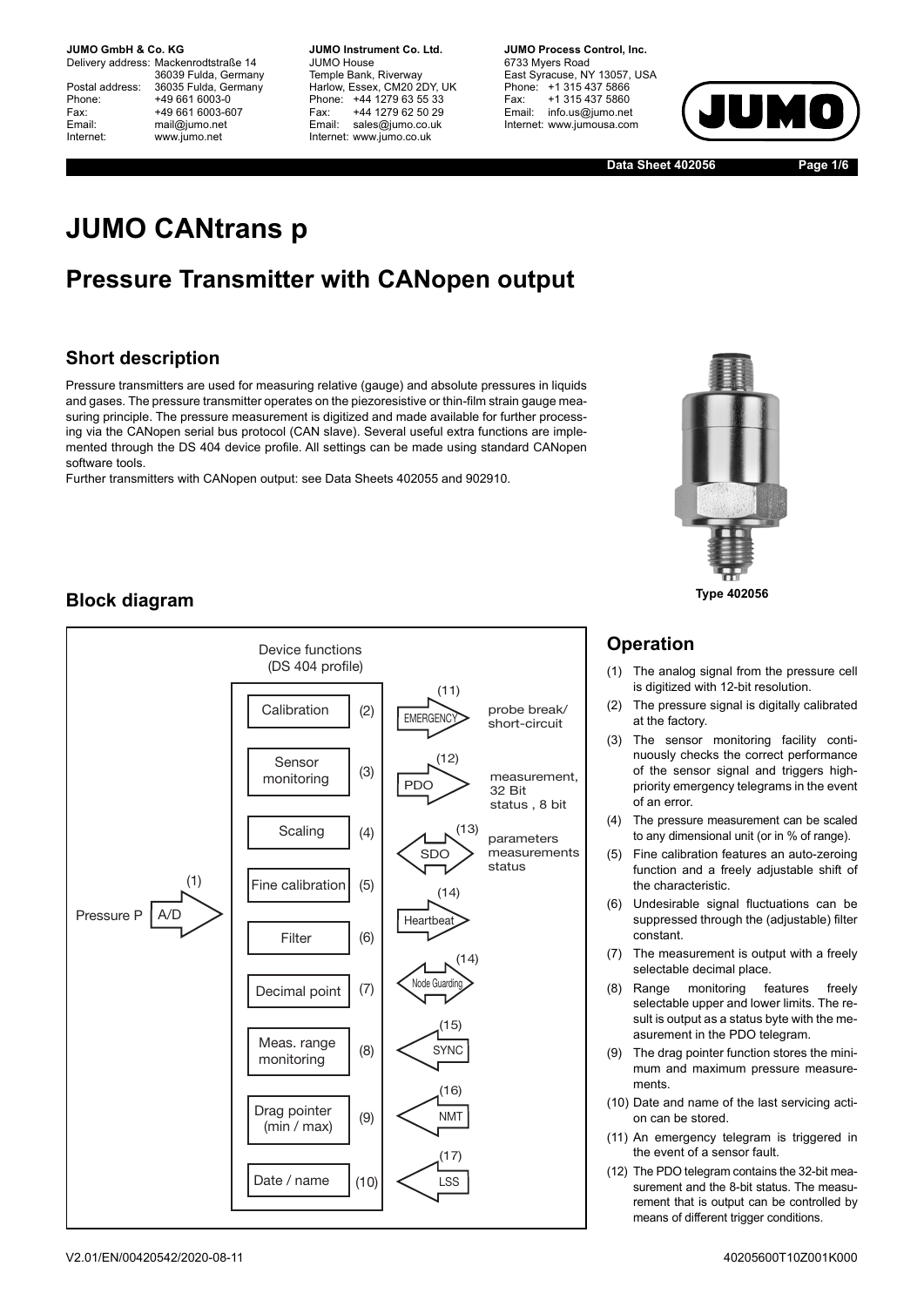#### **JUMO GmbH & Co. KG.**

Delivery address: Mackenrodtstraße 14 36039 Fulda, Germany Postal address: 36035 Fulda, Germany<br>Phone: +49 661 6003-0 Phone: +49 661 6003-0<br>
Fax: +49 661 6003-6<br>
Email: mail@iumo.net +49 661 6003-607 mail@iumo.net Internet: www.jumo.net

**-BUMO Instrument Co. Ltd.** JUMO House Temple Bank, Riverway Harlow, Essex, CM20 2DY, UK Phone: +44 1279 63 55 33<br>Fax: +44 1279 62 50 29 Fax: +44 1279 62 50 29<br>Email: sales@iumo.co.uk sales@iumo.co.uk Internet: www.jumo.co.uk

**-BURG Process Control Inc.** 6733 Myers Road East Syracuse, NY 13057, USA Phone: +1 315 437 5866<br>Fax: +1 315 437 5860 Fax: +1 315 437 5860<br>Email: info.us@jumo.net info.us@jumo.net Internet: www.iumousa.com

JIUM

**Data Sheet 402056 Page 2/6**

- (13) Parameters can be set through SDO telegrams, and measurements and status can be requested.
- (14) The heartbeat signal or Node Guarding can be used to additionally monitor the transmitter function.
- (15) The transmission of measurements can additionally be controlled through the Sync command.
- (16) NMT telegrams serve to control the operational state of the transmitter.
- (17) The CAN module ID and CAN baud rate are set via LSS or SDO, as selected.

## **Technical data**

**Reference conditions** To DIN 16086 and IEC 770/5.3

**Measurement ranges** See order details

**Overload limit**

Ranges 0 to 0.25 bar to 0 to 25 bar 3 x MSP1 Ranges 0 to 40 to 0 to 250 bar 2 x MSP Ranges 0 to 400 to 0 to 600 bar 1.5 x MSP

#### **Bursting pressure**

Ranges 0 to 0.25 bar to 0 to 40 bar  $<$  4  $\times$  MSP Ranges 0 to 60 to 0 to 100 bar 8 x MSP Ranges 0 to 160 to 0 to 400 bar 5 x MSP Ranges 0 to 600 bar 3 x MSP

### **Parts in contact with medium**

Standard: stainless steel mat. ref. 1.4571/1.4435; For range  $\geq 60$  bar, mat. ref. 1.4571/1.4542

**Output**

CANopen as per CiA DS 301 V4.02 Measurement resolution: 12 bit

**Zero offset**  $\leq$  0.3 % MSP

### **Thermal hysteresis**

 $\leq \pm 0.5$  % MSP (within compensated temperature range)  $\leq \pm 1$  % for ranges 0 to 0.25 bar  $0$  to  $0.4$  bar 0 to 0.6 bar

## **Ambient temperature effect**

Within range 0 to 100 $\degree$ C (compensated temperature range) For ranges 0.25 and 0.4 bar<br>Zero:  $\leq 0.03\%$  °C  $\leq$  0.03 %/°C typical, ≤ 0.05 %/ $^{\circ}$ C max. Span:  $\leq 0.02$  %/°C typical, ≤ 0.04 %/ $^{\circ}$ C max. For ranges above 0.6 bar Zero:  $\leq 0.02$  %/°C typical, ≤ 0.04 %/°C max. Span:  $\leq 0.02 \%$  /°C typical, ≤ 0.04 %/ $^{\circ}$ C max.

**Deviation from characteristic**

 $\leq$  0.5 % MSP (limit point setting) **Hysteresis**  $\leq$  0.1 % MSP **Repeatability**  $\leq$  0.05 % MSP **Cycle time**

1 msec Optionally 0.5 msec (11 bit) **Stability per year**

 $\leq$  0.5 % MSP **Supply** DC 10 to 30 V Max. current drawn: approx. 45 mA

**Supply voltage error**  $\leq$  0.03 % per V

**Permissible ambient temperature** -20 to +85  $^{\circ}$ C

**Storage temperature** -40 to +85  $^{\circ}$ C

**Permissible temperature of medium** Standard version:

-40 to +125  $^{\circ}$ C **Electromagnetic compatibility**

#### EN 61326

Interference emission: Class  $B^2$ Immunity to interference: to industrial requirements **Electrical connection**

M12 Recommended: screened 5-wire cable

**Mechanical shock** (to IEC 68-2-27) 100 g/5 msec

**Mechanical vibration** (to IEC 68-2-6)

20 g max. at 15 to 2000 Hz

**Enclosure protection** With connector screwed on: IP67 to EN 60529

**Housing** Stainless steel, mat. ref. 1.4305

**Process connection** See order details; other connections on request

<sup>2</sup> The product is suitable for industrial use as well as for households and small businesses.

**Nominal position** Unrestricted **Weight** 95 g with process connection G 1/4

## **CANbus**

**Protocol** CiA DS 301, V4.02, CANopen slave **Profile** CiA DS 404, V1.2 Measuring devices and closed-loop

controllers **Baud rate**

20 kbaud to 1 Mbaud Setting via LSS or SDO

**Module (node) ID** 1 to 127 Setting via LSS or SDO **PDO**

0 Rx, 1 Tx

**SDO** 1 Rx, 1 Tx

**Emergency**

Yes

**Heartbeat**

Yes

- **Node Guarding**
- Yes **LSS**
- Yes
	-

**SYNC** Yes

## **Operation and project design**

All parameters are accessible via the CANopen object directory (EDS) and can be set using standard CANopen software tools.

**EDS (electronic data sheet)**

Yes Available free of charge at www.jumo.net.

**Factory setting** See Operating Instructions B 402055.0. Available free of charge at www.jumo.net.

 $MSP =$  measuring span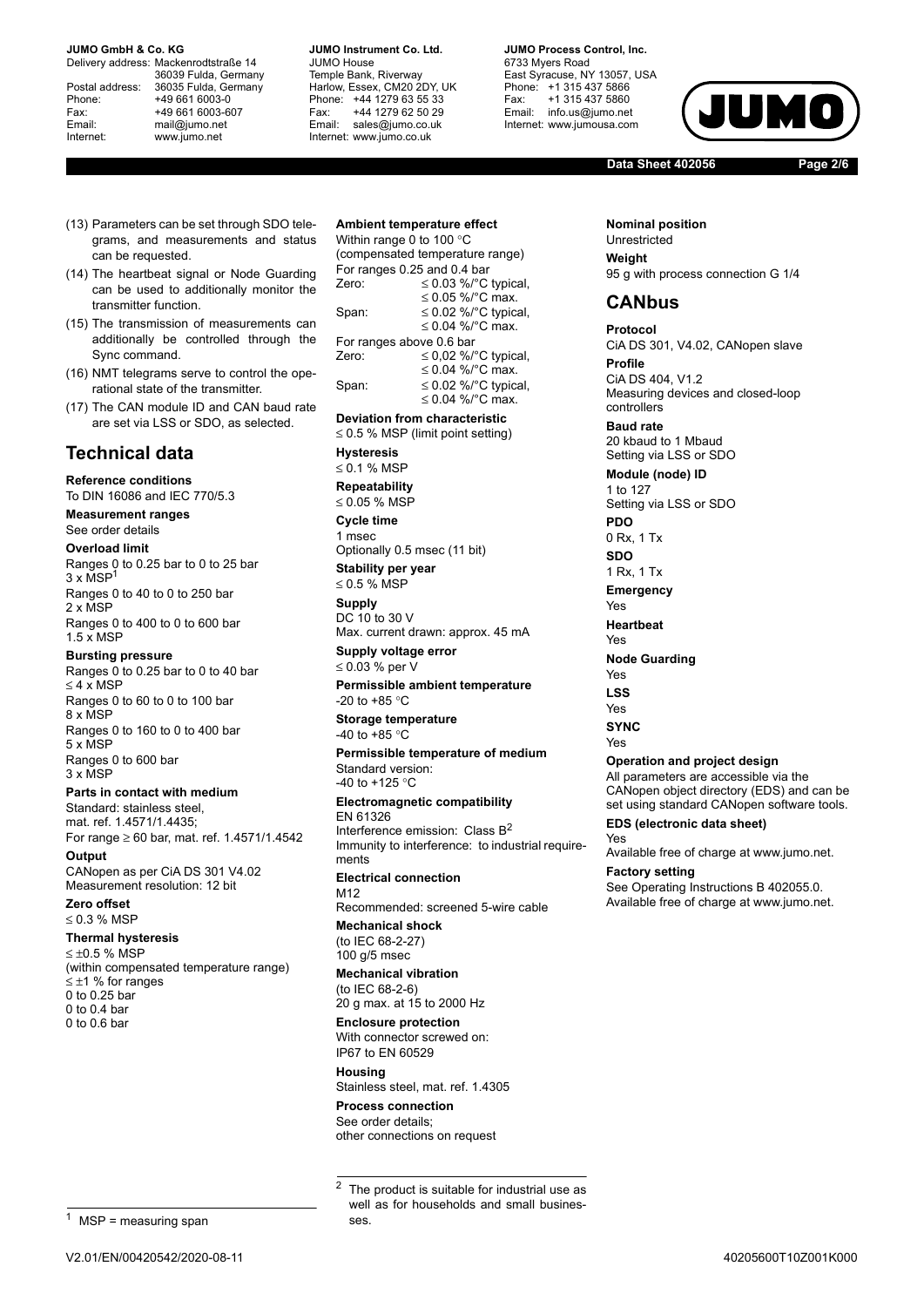#### **JUMO GmbH & Co. KG**

Delivery address: Mackenrodtstraße 14 36039 Fulda, Germany<br>Postal address: 36035 Fulda, Germany Phone: +49 661 6003-0<br>
Fax: +49 661 6003-6<br>
Email: mail@jumo.net +49 661 6003-607 Email: mail@jumo.net<br>Internet: www.iumo.net www.jumo.net

**JUMO Instrument Co. Ltd.** JUMO House Temple Bank, Riverway<br>Harlow, Essex, CM20 2DY, UK Phone: +44 1279 63 55 33<br>Fax: +44 1279 62 50 29 +44 1279 62 50 29 Email: sales@jumo.co.uk Internet: www.jumo.co.uk

**JUMO Process Control, Inc.** 6733 Myers Road East Syracuse, NY 13057, USA<br>Phone: +1 315 437 5866<br>Fax: +1 315 437 5860 Fax: +1 315 437 5860<br>Email: info.us@jumo.net Internet: www.jumousa.com



**Data Sheet 402056 Page 3/6**

## **Dimensions**

| $M12 \times 1$ | Basic type extension | Dimension "L" |
|----------------|----------------------|---------------|
|                | 000                  | 48            |
|                |                      |               |
|                |                      |               |
|                |                      |               |
| –              |                      |               |
| ඛි⁄27          |                      |               |
|                |                      |               |
|                |                      |               |
|                |                      |               |

## **Process connections**

| 502                                                                 | 504                                          | 511                         | 512                         |
|---------------------------------------------------------------------|----------------------------------------------|-----------------------------|-----------------------------|
| G 1/4 DIN EN 837                                                    | G 1/2 DIN EN 837                             | 1/4-18NPT DIN EN 837        | 1/2-14NPT DIN EN 837        |
| $\sim$<br>$\sim$ $\frac{1}{2}$<br>ா<br>┯┯┯╇<br>Ø5<br>Ø 9.5<br>G 1/4 | 20<br>။က<br>. ო<br>lø6<br>$\varnothing$ 17.5 | $\frac{5}{2}$<br>1/4-18 NPT | $\frac{8}{1}$<br>1/2-14 NPT |

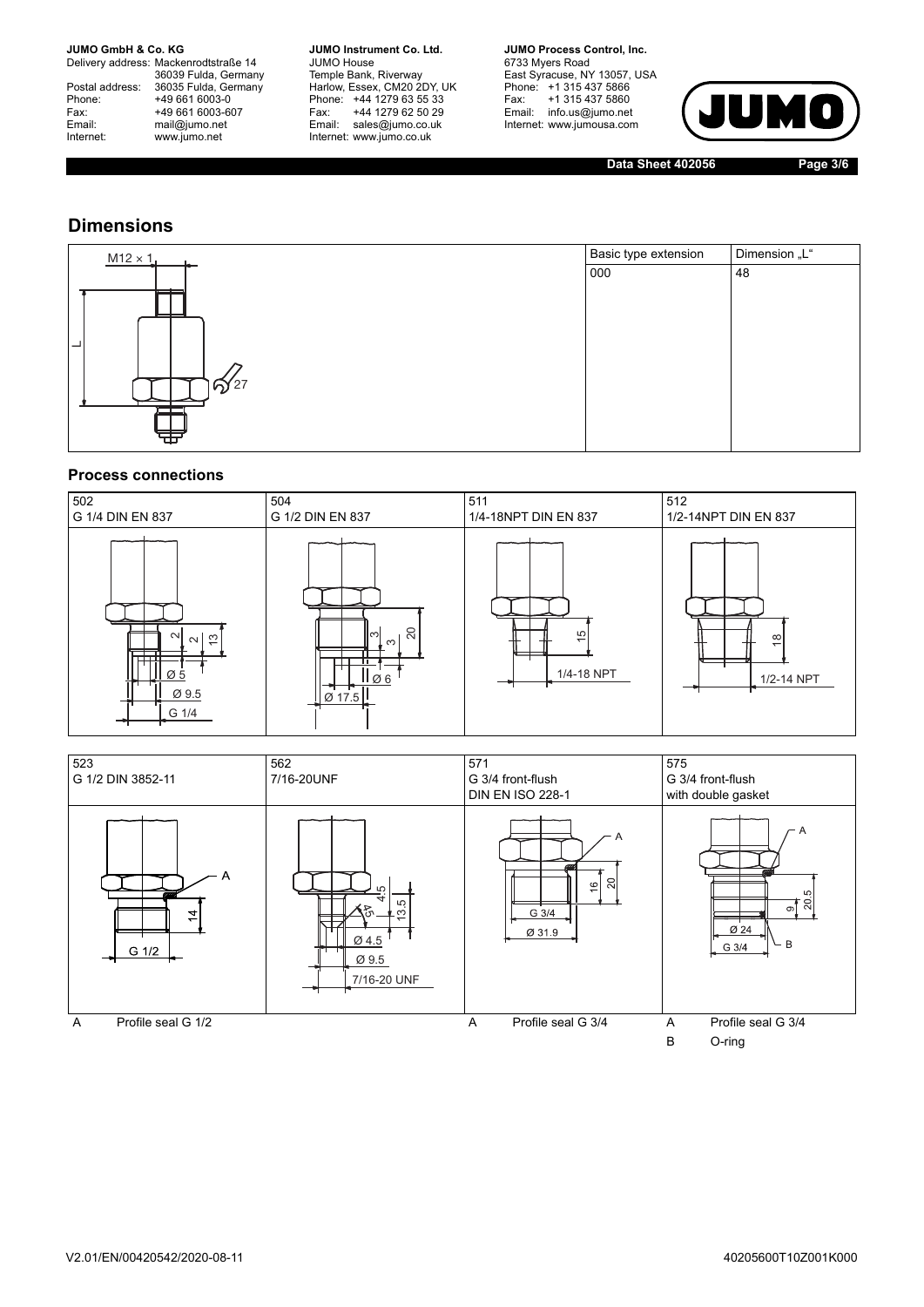**JUMO GmbH & Co. KG.** 

Delivery address: Mackenrodtstraße 14 36039 Fulda, Germany<br>Postal address: 36035 Fulda, Germany Phone: +49 661 6003-0<br>
Fax: +49 661 6003-6<br>
Email: mail@jumo.net +49 661 6003-607 mail@jumo.net Internet: www.jumo.net

**JUMO Instrument Co. Ltd.** JUMO House Temple Bank, Riverway<br>Harlow, Essex, CM20 2DY, UK Phone: +44 1279 63 55 33<br>Fax: +44 1279 62 50 29 +44 1279 62 50 29 Email: sales@jumo.co.uk Internet: www.jumo.co.uk

**JUMO Process Control, Inc.** 6733 Myers Road East Syracuse, NY 13057, USA Phone: +1 315 437 5866<br>Fax: +1 315 437 5860 Email: info.us@jumo.net Internet: www.jumousa.com



**Data Sheet 402056 Page 4/6**

# **Connection diagram**

The connection diagram in the data sheet provides preliminary information about the connection options. For the electrical connection only use the installation instructions or the operating manual. The knowledge and the correct technical execution of the safety information/instructions contained in these documents are mandatory for installation, electrical connection, startup, and for safety during operation.

| <b>Connection</b>               |                          | <b>Terminal assignment</b> |                                                       |  |  |  |  |
|---------------------------------|--------------------------|----------------------------|-------------------------------------------------------|--|--|--|--|
|                                 |                          | M <sub>12</sub> connector  | Terminal box with moulded cable,<br>part no. 00337625 |  |  |  |  |
| Voltage supply<br>DC 10 to 30 V | V+<br>V-                 | 2<br>3                     | white<br>blue                                         |  |  |  |  |
| Output<br>CANopen               | screen<br>CAN H<br>CAN L | 4<br>5                     | brown<br>black<br>grey                                |  |  |  |  |

# **Round plug**

M12 × 1; 5-pole to IEC 60947-5-2

**Plug Socket** 



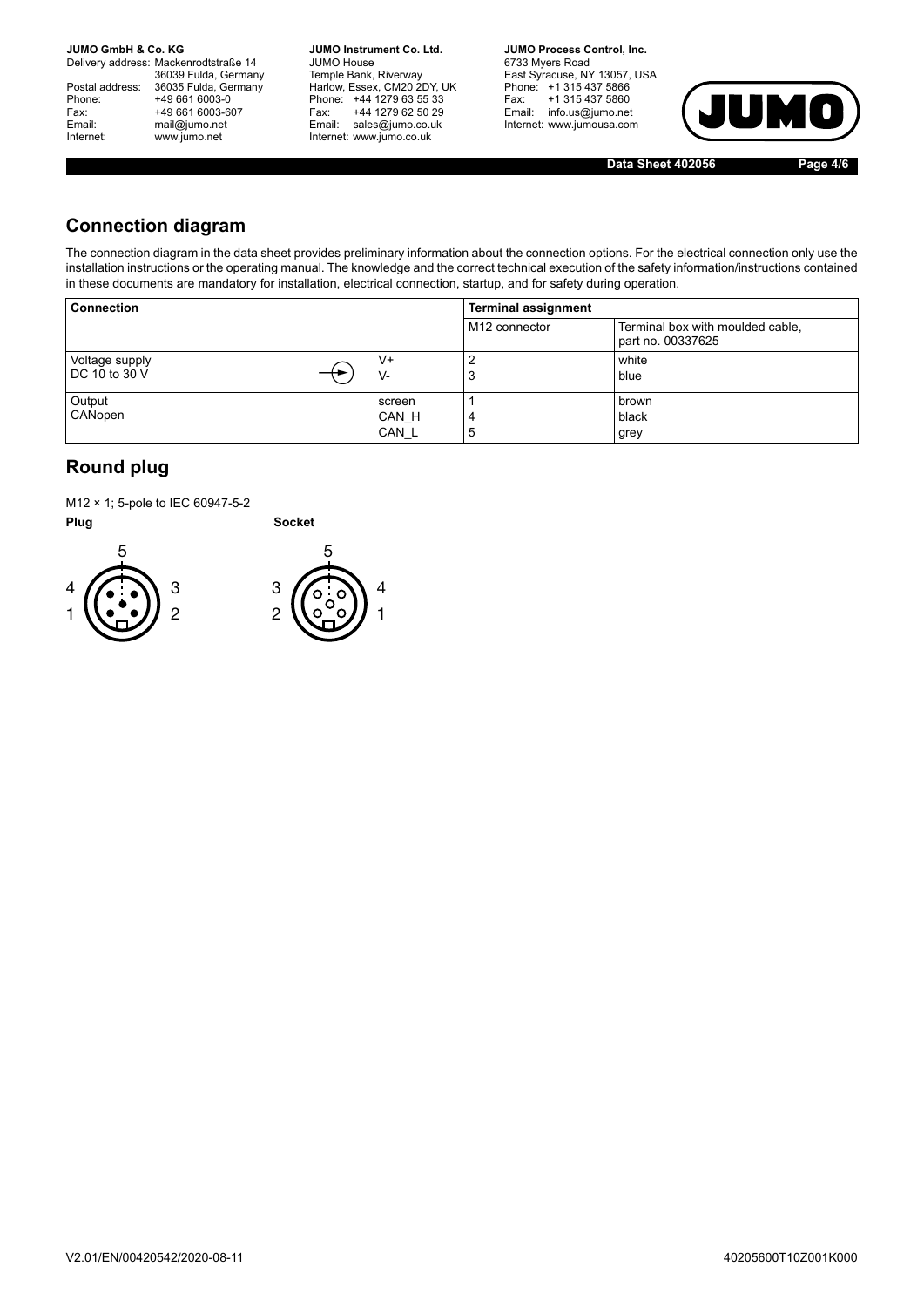#### **JUMO GmbH & Co. KG**

Delivery address: Mackenrodtstraße 14 36039 Fulda, Germany<br>Postal address: 36035 Fulda, Germany Phone: +49 661 6003-0<br>
Fax: +49 661 6003-6<br>
Email: mail@jumo.net +49 661 6003-607 Email: mail@jumo.net<br>Internet: www.iumo.net www.jumo.net

**JUMO Instrument Co. Ltd.** JUMO House Temple Bank, Riverway<br>Harlow, Essex, CM20 2DY, UK<br>Phone: +44 1279 63 55 33 Fax: +44 1279 62 50 29<br>Email: sales@jumo.co.uk Internet: www.jumo.co.uk

**JUMO Process Control. Inc.** 6733 Myers Road East Syracuse, NY 13057, USA<br>Phone: +1 315 437 5866<br>Fax: +1 315 437 5860 Email: info.us@jumo.net Internet: www.jumousa.com



**Data Sheet 402056 Page 5/6**

## **Order details**

|            | (1) | <b>Basic type</b>                                                           |
|------------|-----|-----------------------------------------------------------------------------|
| 402056/000 |     | JUMO CANtrans p - Pressure transmitter with CANopen output                  |
| 402056/004 |     | JUMO CANtrans p - Pressure transmitter with CANopen output                  |
|            |     | for increased medium temperatures up to 200 °C                              |
| 402056/999 |     | JUMO CANtrans p - Pressure transmitter with CANopen output, special version |
|            | (2) | Input                                                                       |
| 451        |     | 0 to 0.25 bar gauge pressure                                                |
| 452        |     | 0 to 0.4 bar gauge pressure                                                 |
| 453        |     | 0 to 0,6 bar gauge pressure                                                 |
| 454        |     | 0 to 1.0 bar gauge pressure                                                 |
| 455        |     | 0 to 1.6 bar gauge pressure                                                 |
| 456        |     | 0 to 2.5 bar gauge pressure                                                 |
| 457        |     | 0 to 4 bar gauge pressure                                                   |
| 458        |     | 0 to 6 bar gauge pressure                                                   |
| 459        |     | 0 to 10 bar gauge pressure                                                  |
| 460        |     | 0 to 16 bar gauge pressure                                                  |
| 461        |     | 0 to 25 bar gauge pressure                                                  |
| 462        |     | 0 to 40 bar gauge pressure                                                  |
| 463        |     | 0 to 60 bar gauge pressure                                                  |
| 464        |     | 0 to 100 bar gauge pressure                                                 |
| 465        |     | 0 to 160 bar gauge pressure                                                 |
| 466        |     | 0 to 250 bar gauge pressure                                                 |
| 467        |     | 0 to 400 bar gauge pressure                                                 |
| 468        |     | 0 to 600 bar gauge pressure                                                 |
| 478        |     | -1 to 0 bar gauge pressure                                                  |
| 479        |     | -1 to 0.6 bar gauge pressure                                                |
| 480        |     | -1 to 1.5 bar gauge pressure                                                |
| 481        |     | -1 to 3 bar gauge pressure                                                  |
| 482        |     | -1 to 5 bar gauge pressure                                                  |
| 483        |     | -1 to 9 bar gauge pressure                                                  |
| 484        |     | -1 to 15 bar gauge pressure                                                 |
| 485        |     | -1 to 24 bar gauge pressure                                                 |
| 487        |     | 0 to 0.6 bar absolute pressure                                              |
| 488        |     | 0 to 1.0 bar absolute pressure                                              |
| 489        |     | 0 to 1.6 bar absolute pressure                                              |
| 490        |     | 0 to 2,5 bar absolute pressure                                              |
| 491        |     | 0 to 4 bar absolute pressure                                                |
| 492        |     | 0 to 6 bar absolute pressure                                                |
| 493        |     | 0 to 10 bar absolute pressure                                               |
| 494        |     | 0 to 16 bar absolute pressure                                               |
| 495        |     | 0 to 25 bar absolute pressure                                               |
| 998        |     | Special measuring range absolute pressure                                   |
| 999        |     | Special measuring range gauge pressure                                      |
|            | (3) | Output                                                                      |
| 450        |     | CANopen                                                                     |
|            | (4) | <b>Process connections</b>                                                  |
| 502        |     | G 1/4 to DIN EN 837                                                         |
| 504        |     | G 1/2 to DIN EN 837                                                         |
| 511        |     | 1/4-18NPT to DIN EN 837                                                     |
| 512        |     | 1/2-14NPT to DIN EN 837                                                     |